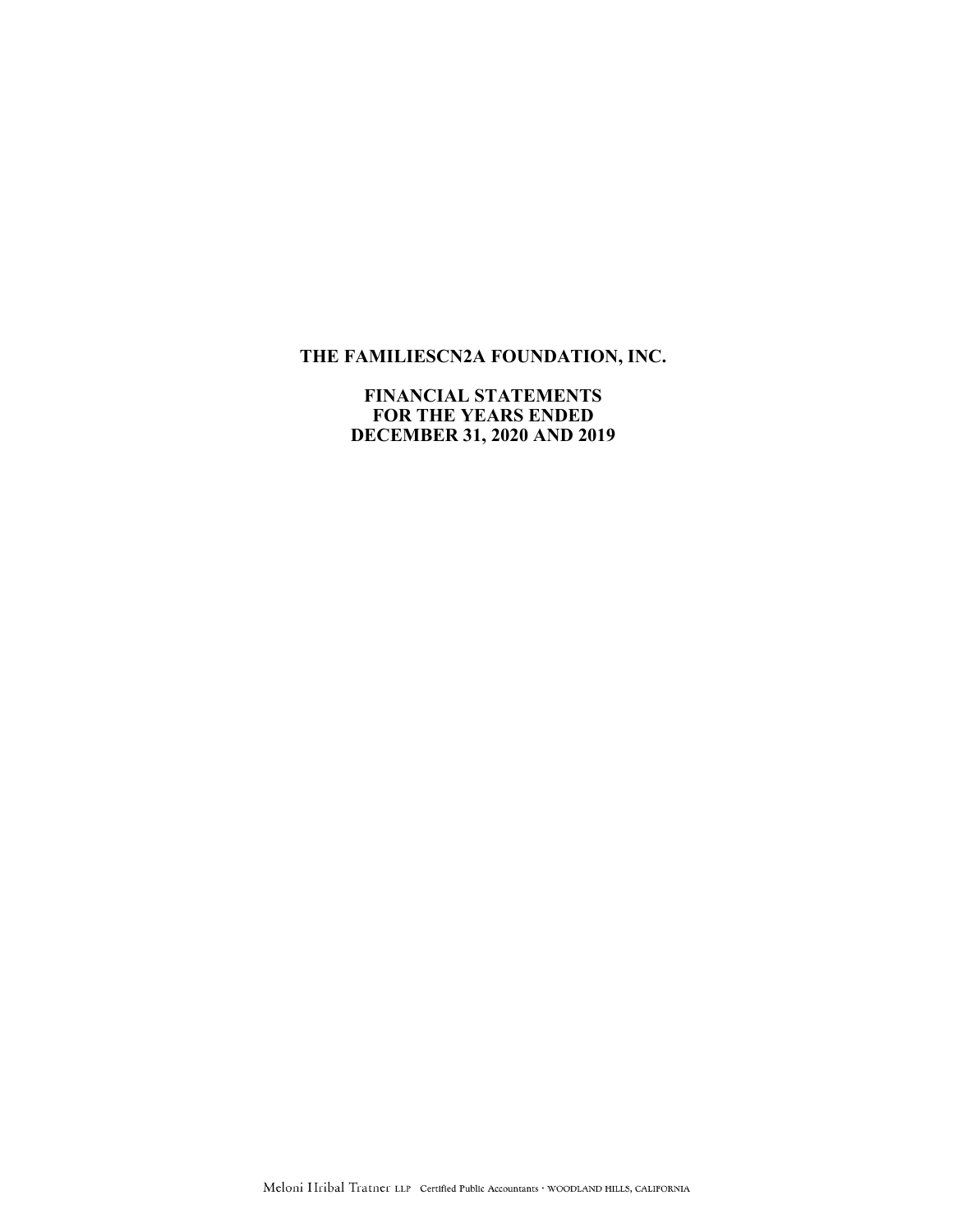## **THE FAMILIESCN2A FOUNDATION, INC. FINANCIAL STATEMENTS FOR THE YEARS ENDED DECEMBER 31, 2020 AND 2019**

# **TABLE OF CONTENTS**

|                                          | Page             |
|------------------------------------------|------------------|
| <b>INDEPENDENT AUDITORS' REPORT</b>      |                  |
| <b>FINANCIAL STATEMENTS</b>              |                  |
| <b>Statements of Financial Position</b>  | 2                |
| <b>Statements of Activities</b>          | 3                |
| <b>Statements of Functional Expenses</b> | $\boldsymbol{4}$ |
| <b>Statements of Cash Flows</b>          | 5                |
| NOTES TO FINANCIAL STATEMENTS            | 6 -<br>11        |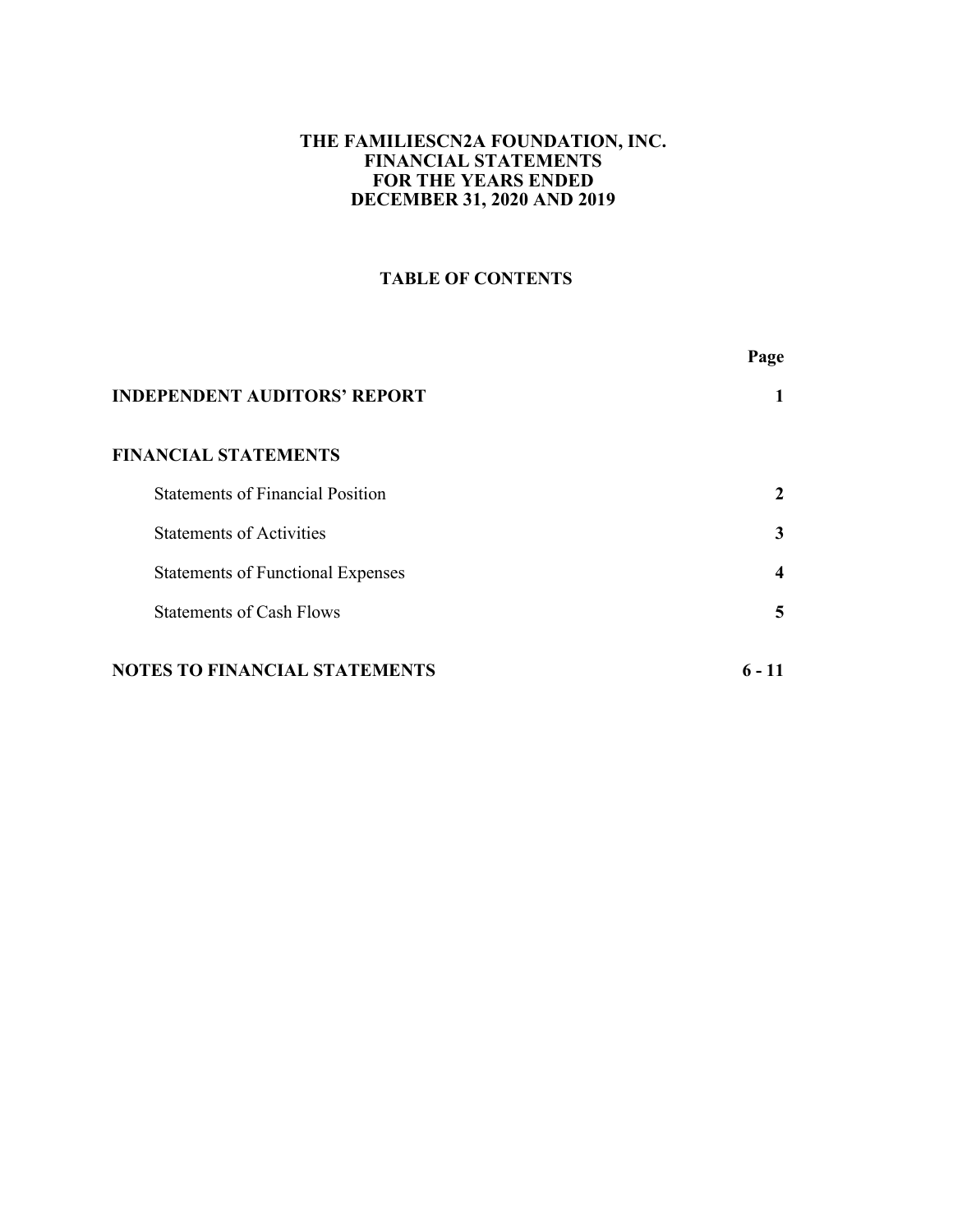

Certified Public Accountants

WARNER FINANCIAL CENTER 21600 OXNARD STREET, SUITE 500 WOODLAND HILLS, CALIFORNIA 91367  $\verb|TELEPHONE (818) 587-3730|$  ${\tt FACSIMILE \ (818) \ 587-3731}$ 

#### **Independent Auditors' Report**

To the Board of Directors THE FAMILIESCN2A FOUNDATION, INC.

#### **Opinion**

We have audited the accompanying financial statements of The FamilieSCN2A Foundation, Inc. (a nonprofit organization) (the Organization), which comprise the statements of financial position as of December 31, 2020 and 2019, and the related statements of activities, functional expenses, and cash flows for the years then ended, and the related notes to the financial statements.

In our opinion, the financial statements referred to above present fairly, in all material respects, the financial position of The FamilieSCN2A Foundation, Inc. as of December 31, 2020 and 2019, and the changes in its net assets and its cash flows for the years then ended in accordance with accounting principles generally accepted in the United States of America.

#### **Basis for Opinion**

We conducted our audits in accordance with auditing standards generally accepted in the United States of America. Our responsibilities under those standards are further described in the Auditors' Responsibilities for the Audit of the Financial Statements section of our report. We are required to be independent of the Organization and to meet our other ethical responsibilities in accordance with the relevant ethical requirements relating to our audits. We believe that the audit evidence we have obtained is sufficient and appropriate to provide a basis for our audit opinion.

#### **Emphasis of Matter**

As discussed in Note 1 to the financial statements, the ongoing effects of COVID-19 on the Organization's operations have had, and might continue to have, a material negative impact on the Organization's financial results. Management's evaluation of these events and conditions and management's plans to mitigate these matters are also described in Note 1. Our opinion is not modified with respect to this matter.

#### **Responsibilities of Management for the Financial Statements**

Management is responsible for the preparation and fair presentation of the financial statements in accordance with accounting principles generally accepted in the United States of America, and for the design, implementation, and maintenance of internal control relevant to the preparation and fair presentation of financial statements that are free from material misstatement, whether due to fraud or error.

In preparing the financial statements, management is required to evaluate whether there are conditions or events, considered in the aggregate, that raise substantial doubt about the Organization's ability to continue as a going concern within one year after the date that the financial statements are available to be issued.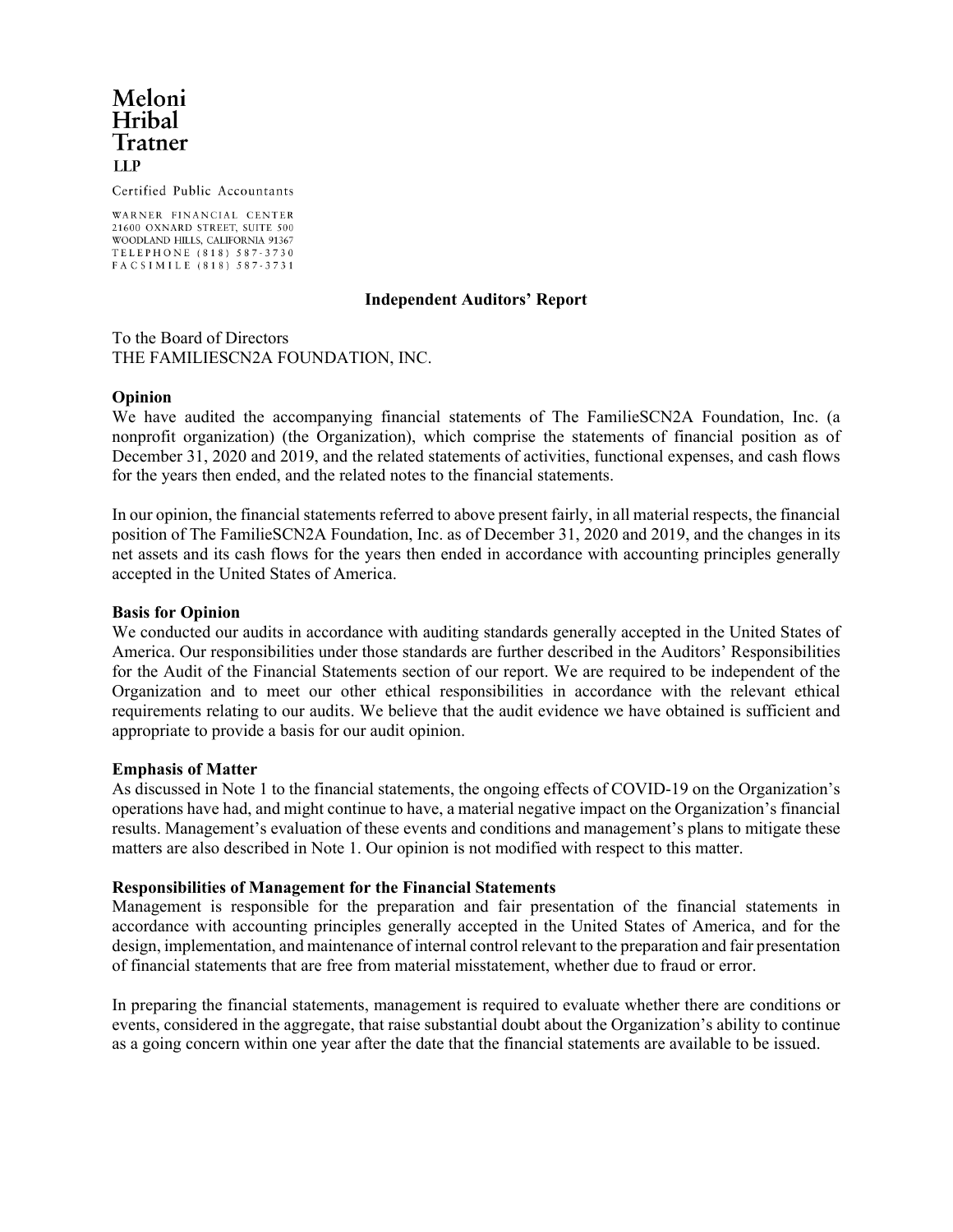## THE FAMILIESCN2A FOUNDATION, INC. Page two

#### **Auditors' Responsibilities for the Audit of the Financial Statements**

Our objectives are to obtain reasonable assurance about whether the financial statements as a whole are free from material misstatement, whether due to fraud or error, and to issue an auditors' report that includes our opinion. Reasonable assurance is a high level of assurance but is not absolute assurance and therefore is not a guarantee that an audit conducted in accordance with generally accepted auditing standards will always detect a material misstatement when it exists. The risk of not detecting a material misstatement resulting from fraud is higher than for one resulting from error, as fraud may involve collusion, forgery, intentional omissions, misrepresentations, or the override of internal control. Misstatements, including omissions, are considered material if there is a substantial likelihood that, individually or in the aggregate, they would influence the judgment made by a reasonable user based on the financial statements.

In performing an audit in accordance with generally accepted auditing standards, we:

- Exercise professional judgment and maintain professional skepticism throughout the audit.
- Identify and assess the risks of material misstatement of the financial statements, whether due to fraud or error, and design and perform audit procedures responsive to those risks. Such procedures include examining, on a test basis, evidence regarding the amounts and disclosures in the financial statements.
- Obtain an understanding of internal control relevant to the audit in order to design audit procedures that are appropriate in the circumstances, but not for the purpose of expressing an opinion on the effectiveness of the Organization's internal control. Accordingly, no such opinion is expressed.
- Evaluate the appropriateness of accounting policies used and the reasonableness of significant accounting estimates made by management, as well as evaluate the overall presentation of the financial statements.
- Conclude whether, in our judgment, there are conditions or events, considered in the aggregate, that raise substantial doubt about the Organization's ability to continue as a going concern for a reasonable period of time.

We are required to communicate with those charged with governance regarding, among other matters, the planned scope and timing of the audit, significant audit findings, and certain internal control related matters that we identified during the audit.

Neloni Wribal Inatner LLP

November 5, 2021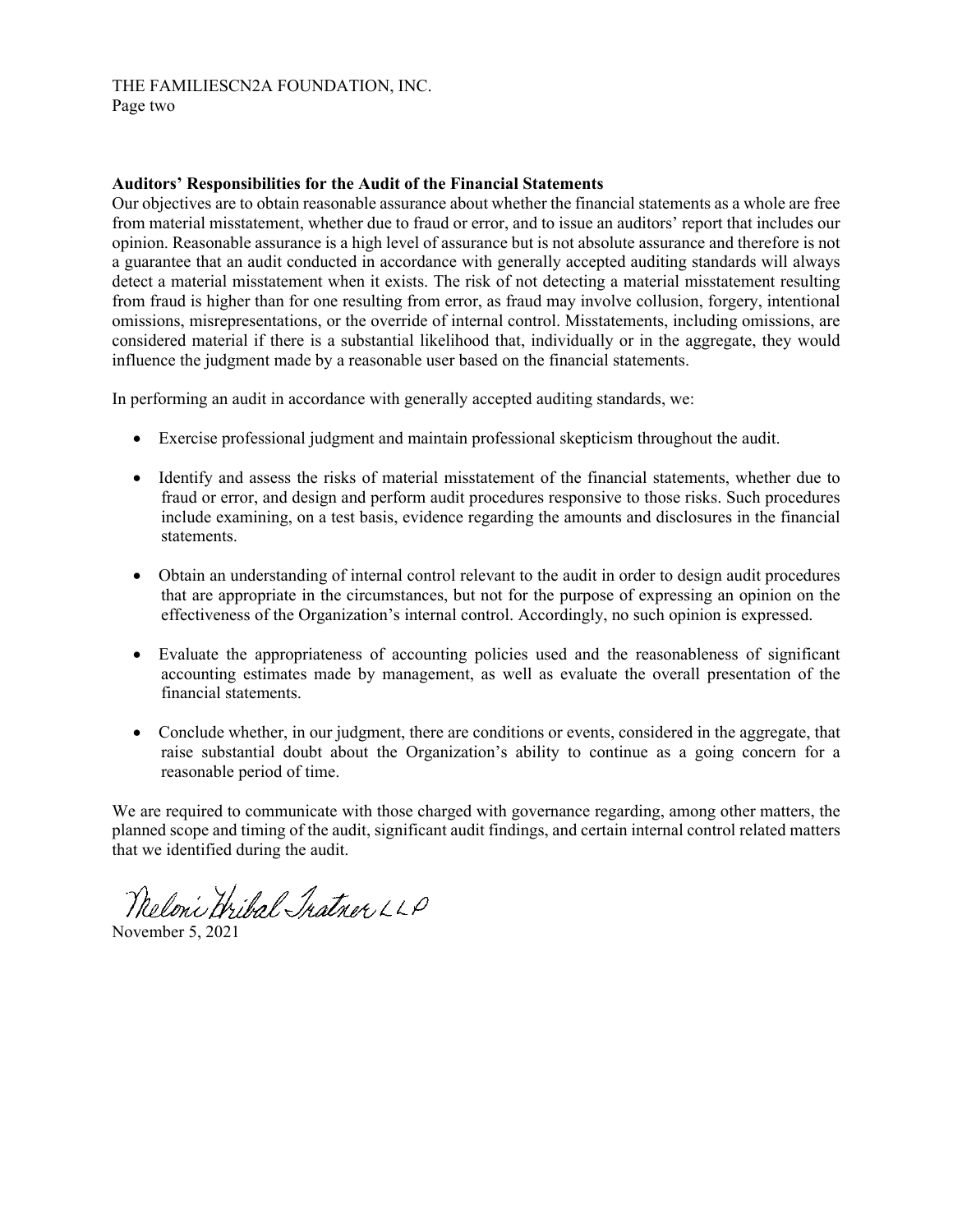# **THE FAMILIESCN2A FOUNDATION, INC. STATEMENTS OF FINANCIAL POSITION AS OF DECEMBER 31, 2020 AND 2019**

|                                         | 2020                   | 2019                                 |  |  |
|-----------------------------------------|------------------------|--------------------------------------|--|--|
| <b>ASSETS</b>                           |                        |                                      |  |  |
| Current assets                          |                        |                                      |  |  |
| Cash                                    | \$<br>528,715          | $\boldsymbol{\mathsf{S}}$<br>410,048 |  |  |
| Contributions receivable                | 185,533                | 171,793                              |  |  |
| Refundable advance                      | 111,886                | 36,233                               |  |  |
| Other assets                            | 1,193                  | 150                                  |  |  |
| Total current assets                    | 827,327                | 618,224                              |  |  |
| Contribution receivable                 |                        | 15,564                               |  |  |
| <b>TOTAL ASSETS</b>                     | \$<br>827,327          | $\frac{1}{2}$<br>633,788             |  |  |
| <b>LIABILITIES AND NET ASSETS</b>       |                        |                                      |  |  |
| <b>LIABILITIES</b>                      |                        |                                      |  |  |
| <b>Current liabilities</b>              |                        |                                      |  |  |
| Accounts payable and accrued expenses   | $\mathbb{S}$<br>38,877 | \$<br>26,675                         |  |  |
| Accrued payroll and related costs       |                        | 2,705                                |  |  |
| <b>TOTAL LIABILITIES</b>                | 38,877                 | 29,380                               |  |  |
| <b>NET ASSETS</b>                       |                        |                                      |  |  |
| Net assets without donor restrictions   | 555,039                | 401,225                              |  |  |
| Net assets with donor restrictions      | 233,411                | 203,183                              |  |  |
| <b>TOTAL NET ASSETS</b>                 | 788,450                | 604,408                              |  |  |
| <b>TOTAL LIABILITIES AND NET ASSETS</b> | \$<br>827,327          | 633,788<br>\$                        |  |  |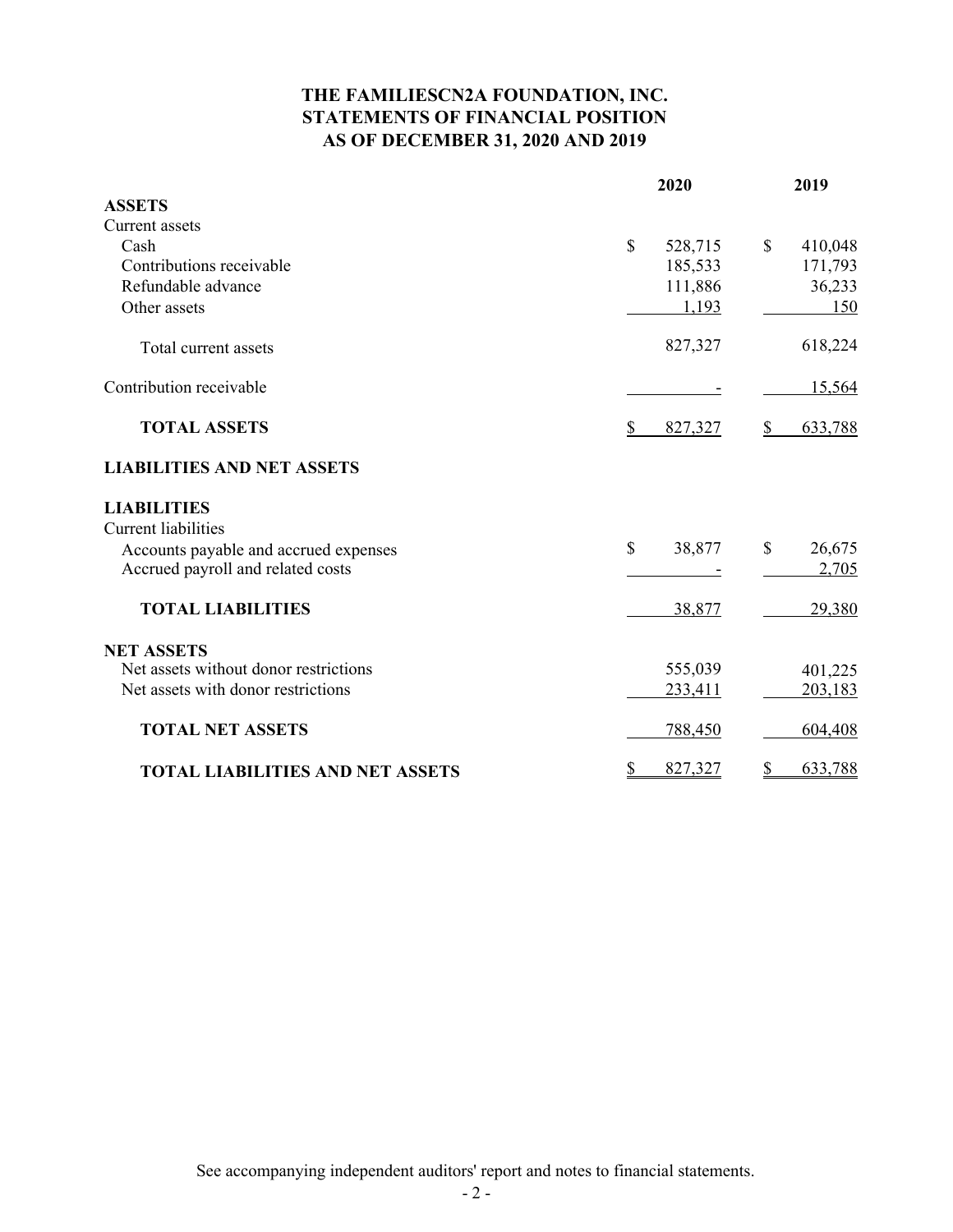## **THE FAMILIESCN2A FOUNDATION, INC. FOR THE YEARS ENDED DECEMBER 31, 2020 AND 2019 STATEMENTS OF ACTIVITIES**

|                                                             |              | 2020       | 2019          |
|-------------------------------------------------------------|--------------|------------|---------------|
| <b>CHANGE IN NET ASSETS WITHOUT DONOR RESTRICTIONS</b>      |              |            |               |
| <b>REVENUES AND SUPPORT</b>                                 |              |            |               |
| Contributions                                               | $\mathbb{S}$ | 232,140    | \$<br>356,954 |
| Biennial conference                                         |              |            | 52,909        |
| In-kind contributions                                       |              | 105,721    | 246,816       |
| Paycheck Protection Program grant                           |              | 16,700     |               |
| Net assets released from restriction                        |              | 237,198    |               |
| Total revenues and support                                  |              | 591,759    | 656,679       |
| <b>EXPENSES</b>                                             |              |            |               |
| Program services                                            |              | 369,814    | 311,619       |
| Biennial conference:                                        |              |            |               |
| Costs of direct benefits to donors                          |              |            | 37,476        |
| Other costs                                                 |              |            | 50,396        |
| Supporting services:                                        |              |            | 87,872        |
| Fundraising                                                 |              | 34,061     | 33,764        |
| Management and general                                      |              | 34,070     | 11,003        |
| Total expenses                                              |              | 437,945    | 444,258       |
| Change in net assets without donor restrictions             |              | 153,814    | 212,421       |
| <b>CHANGE IN NET ASSETS WITH DONOR PURPOSE RESTRICTIONS</b> |              |            |               |
| Contributions                                               |              | 267,426    | 187,357       |
| In-kind contributions                                       |              |            | 15,826        |
| Net assets released from restriction                        |              | (237, 198) |               |
| Change in net assets with donor purpose restrictions        |              | 30,228     | 203,183       |
| <b>CHANGE IN TOTAL NET ASSETS</b>                           |              | 184,042    | 415,604       |
| <b>NET ASSETS - beginning</b>                               |              | 604,408    | 188,804       |
| <b>NET ASSETS</b> - ending                                  | \$           | 788,450    | \$<br>604,408 |

See accompanying independent auditors' report and notes to financial statements.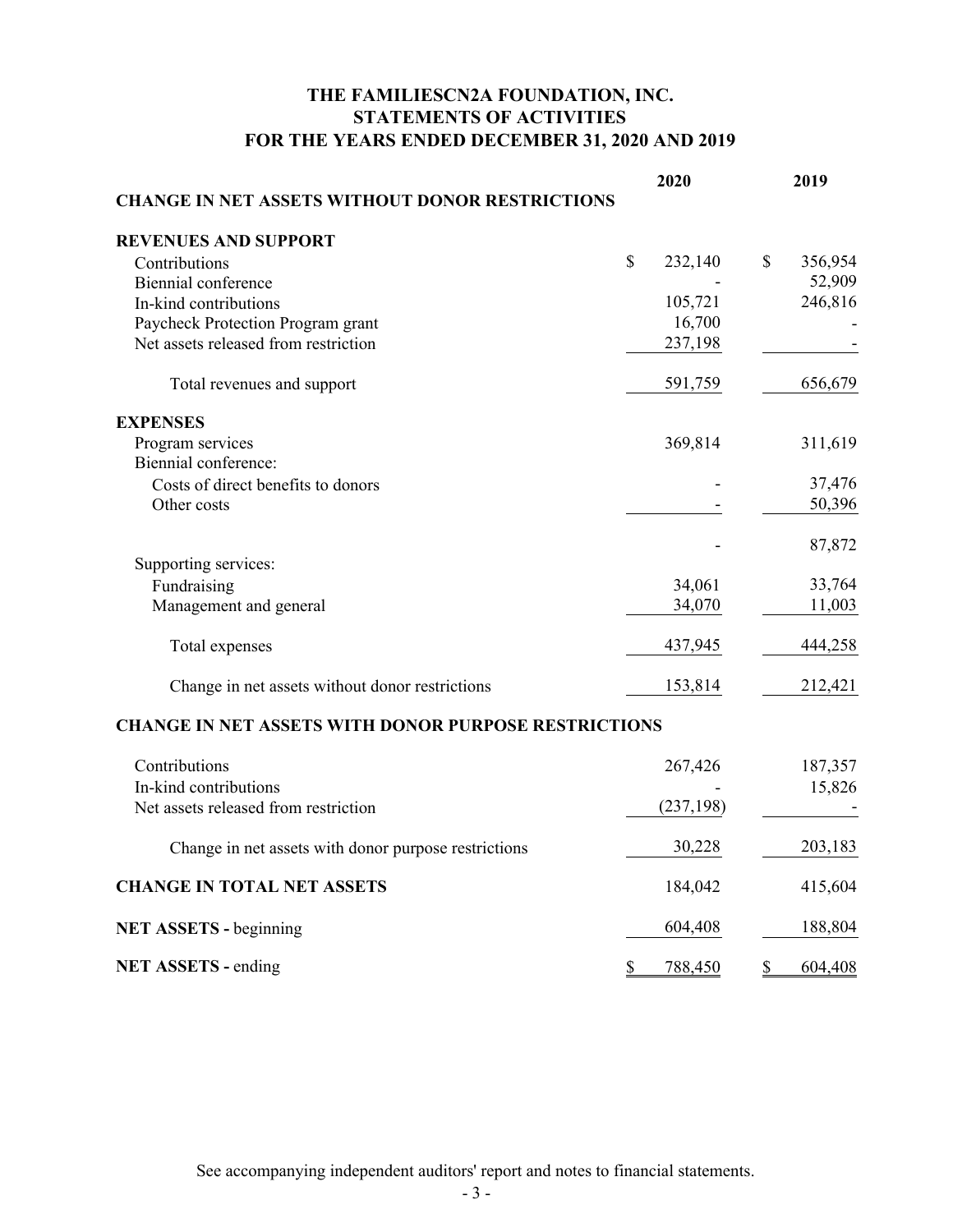#### **THE FAMILIESCN2A FOUNDATION, INC. STATEMENTS OF FUNCTIONAL EXPENSES FOR THE YEARS ENDED DECEMBER 31, 2020 AND 2019**

|                               | 2020                       |                     |             |               |                              | 2019              |  |                     |    |             |    |                              |   |                   |
|-------------------------------|----------------------------|---------------------|-------------|---------------|------------------------------|-------------------|--|---------------------|----|-------------|----|------------------------------|---|-------------------|
|                               | <b>Supporting Services</b> |                     |             |               | <b>Supporting Services</b>   |                   |  |                     |    |             |    |                              |   |                   |
|                               |                            | Program<br>Services | Fundraising |               | Management<br>and<br>General | Total<br>Expenses |  | Program<br>Services |    | Fundraising |    | Management<br>and<br>General |   | Total<br>Expenses |
| Research and development      | \$                         | 187,619             | \$          | <sup>\$</sup> |                              | \$<br>187,619     |  | 244,437             | \$ |             | \$ |                              | S | 244,437           |
| Salaries and wages            |                            | 65,682              | 17,515      |               | 4,379                        | 87,576            |  | 31,592              |    | 8,425       |    | 2,106                        |   | 42,123            |
| Grants                        |                            | 49,579              |             |               |                              | 49,579            |  | 17,439              |    |             |    |                              |   | 17,439            |
| Accounting                    |                            |                     |             |               | 24,623                       | 24,623            |  |                     |    |             |    | 4,012                        |   | 4,012             |
| COVID-19 assistance program   |                            | 22,521              |             |               |                              | 22,521            |  |                     |    |             |    |                              |   |                   |
| Supplies & Materials          |                            | 15,841              |             |               |                              | 15,841            |  |                     |    |             |    |                              |   |                   |
| Postage & Shipping            |                            | 8,929               |             |               |                              | 8,929             |  |                     |    |             |    |                              |   |                   |
| Marketing                     |                            | 4,460               | 4,460       |               |                              | 8,920             |  | 2,939               |    | 2,939       |    |                              |   | 5,878             |
| Payroll taxes                 |                            | 5,302               | 1,414       |               | 353                          | 7,069             |  | 2,693               |    | 718         |    | 180                          |   | 3,591             |
| Strategic planning            |                            |                     | 7,000       |               |                              | 7,000             |  |                     |    | 13,000      |    | $\overline{\phantom{a}}$     |   | 13,000            |
| Other payroll related costs   |                            | 3,703               | 987         |               | 247                          | 4,937             |  | 946                 |    | 252         |    | 64                           |   | 1,262             |
| Merchandise expense           |                            | 2,626               | 875         |               |                              | 3,501             |  |                     |    |             |    |                              |   |                   |
| Office expense                |                            |                     | 600         |               | 1,858                        | 2,458             |  |                     |    | 3,416       |    | 677                          |   | 4,093             |
| Printing and copying          |                            | 1,766               |             |               |                              | 1,766             |  |                     |    |             |    |                              |   |                   |
| Bank charges/credit card fees |                            | 227                 | 1,210       |               | 76                           | 1,513             |  | 431                 |    | 2,299       |    | 144                          |   | 2,874             |
| Insurance                     |                            |                     |             |               | 1,193                        | 1,193             |  |                     |    |             |    | 1,295                        |   | 1,295             |
| Fees and permits              |                            |                     |             |               | 1,100                        | 1,100             |  |                     |    |             |    |                              |   |                   |
| Staff development             |                            | 241                 |             |               | 241                          | 482               |  | 330                 |    |             |    | 330                          |   | 660               |
| Birthday program              |                            | 443                 |             |               |                              | 443               |  | 243                 |    |             |    |                              |   | 243               |
| Hospital gifts program        |                            | 365                 |             |               |                              | 365               |  | 596                 |    |             |    |                              |   | 596               |
| Membership dues               |                            | 300                 |             |               |                              | 300               |  | 200                 |    |             |    |                              |   | 200               |
| Memorial windchime program    |                            | 199                 |             |               |                              | 199               |  | 315                 |    |             |    |                              |   | 315               |
| Travel and meetings           |                            | 11                  |             |               |                              | 11                |  | 8,650               |    | 2,715       |    | 1,118                        |   | 12,483            |
| Biennial conference           |                            |                     |             |               |                              |                   |  | 87,872              |    |             |    |                              |   | 87,872            |
| Office supplies               |                            |                     |             |               |                              |                   |  |                     |    |             |    | 1,077                        |   | 1,077             |
| Community support             |                            |                     |             |               |                              |                   |  | 808                 |    |             |    |                              |   | 808               |
| <b>TOTAL EXPENSES</b>         |                            | 369.814             | 34.061      |               | 34.070                       | 437.945           |  | 399.491             |    | 33.764      |    | 11.003                       |   | 444,258           |

See accompanying independent auditors' report and notes to financial statements.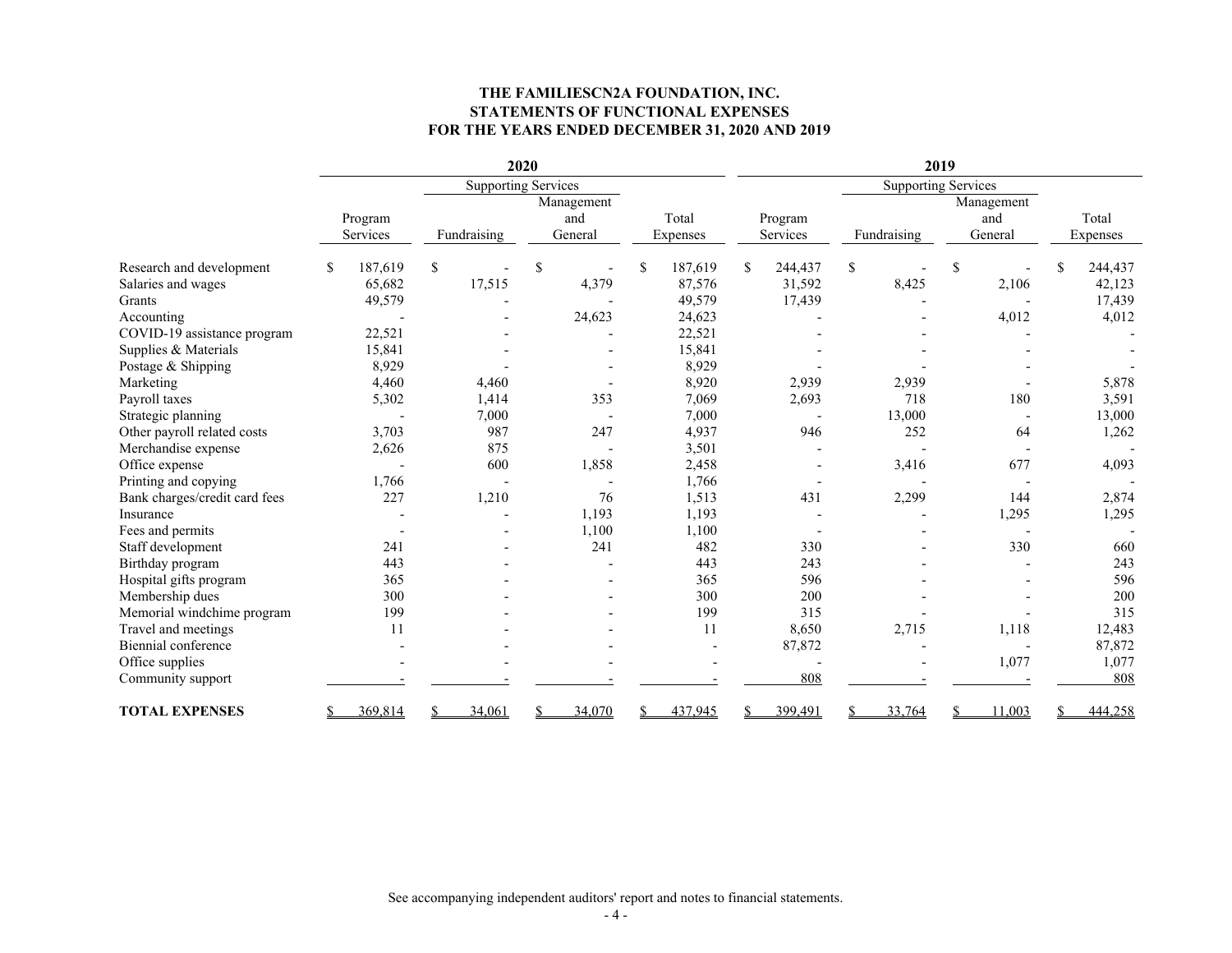# **THE FAMILIESCN2A FOUNDATION, INC. STATEMENTS OF CASH FLOWS FOR THE YEARS ENDED DECEMBER 31, 2020 AND 2019**

|                                                             |   | 2020      |              | 2019       |  |  |
|-------------------------------------------------------------|---|-----------|--------------|------------|--|--|
| <b>CASH FLOWS FROM OPERATING ACTIVITIES</b>                 |   |           |              |            |  |  |
| Increase in net assets                                      | S | 184,042   | $\mathbb{S}$ | 415,604    |  |  |
| Adjustments to reconcile increase in net assets to net cash |   |           |              |            |  |  |
| provided by operating activities:                           |   |           |              |            |  |  |
| Changes in assets and liabilities:                          |   |           |              |            |  |  |
| Contributions receivable                                    |   | 1,824     |              | (187, 357) |  |  |
| Refundable advance                                          |   | (75, 653) |              | (36, 233)  |  |  |
| Other assets                                                |   | (1,043)   |              | (150)      |  |  |
| Accounts payable and accrued expenses                       |   | 12,202    |              | 26,675     |  |  |
| Accrued payroll and related costs                           |   | (2,705)   |              | 2,705      |  |  |
| <b>NET CASH PROVIDED BY OPERATING ACTIVITIES</b>            |   | 118,667   |              | 221,244    |  |  |
| <b>CASH</b> - beginning                                     |   | 410,048   |              | 188,804    |  |  |
| <b>CASH</b> - ending                                        | S | 528,715   | S            | 410,048    |  |  |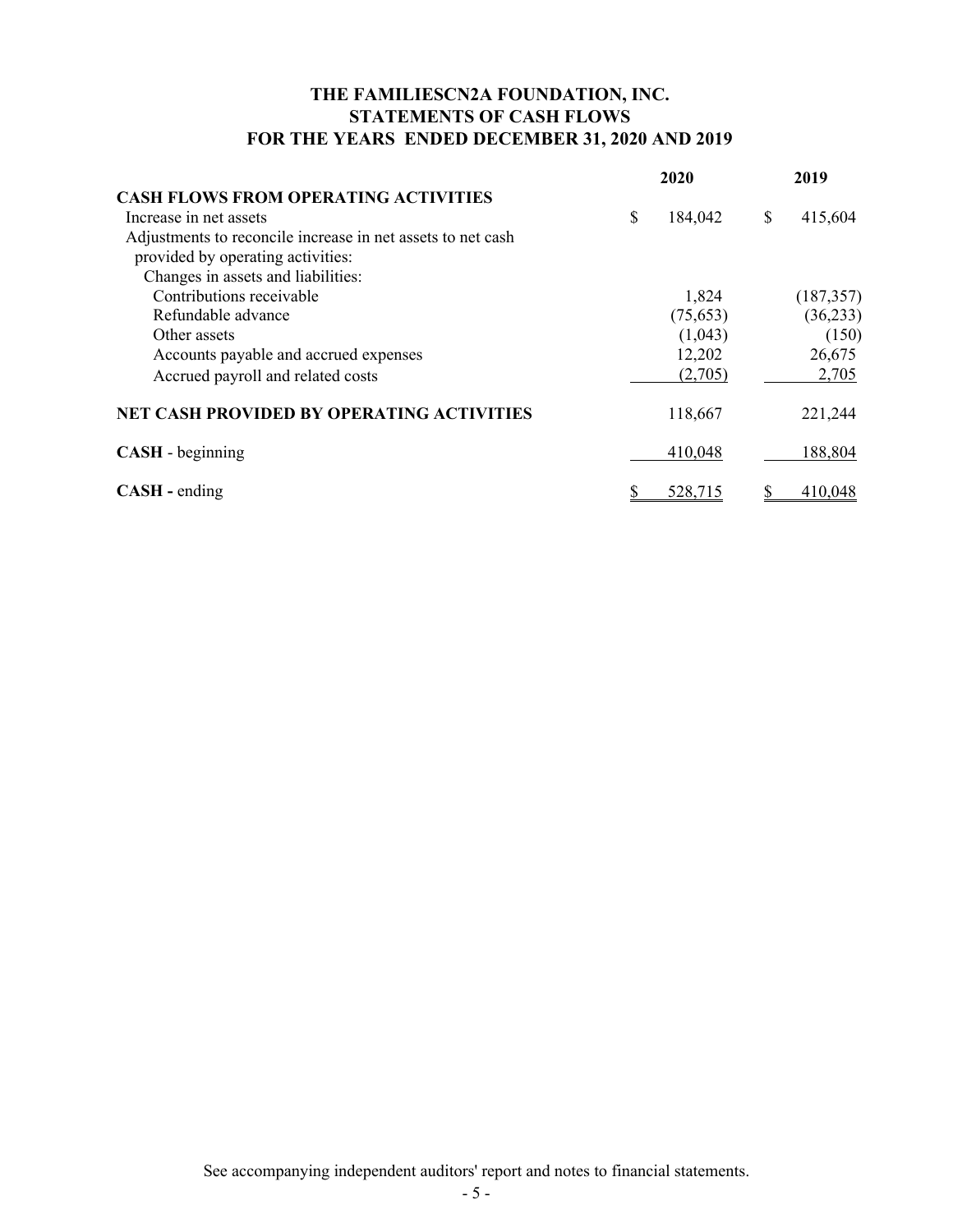## **NOTE 1 - NATURE OF ACTIVITIES AND SUMMARY OF SIGNIFICANT ACCOUNTING POLICIES**

#### **Nature of Activities**

The FamilieSCN2A Foundation, Inc., (the Organization) was incorporated under the laws of the State of Massachusetts as a  $501(c)(3)$  not-for-profit public benefit organization in 2015. Its primary mission is to improve the lives of those affected by SCN2A related disorders through research, public awareness, family support and patient advocacy.

The Organization's goal is to find effective treatments and ultimately a cure for SCN2A related autism and epilepsy disorders. The Organization raises public awareness, provides patient advocacy and supports clinical research, genetic research and early detection.

#### **Basis of Presentation**

The financial statements of the Organization have been prepared on the accrual basis in accordance with accounting principles generally accepted in the United States of America. Net assets and revenues, and gains and losses are classified based on the existence or absence of donor-imposed restrictions. Accordingly, the net assets of the Organization and changes therein are classified as follows:

**Net assets without donor restrictions:** Net assets that are not subject to donor-imposed restrictions or the donor-imposed restrictions have been fulfilled.

**Net assets with donor restrictions:** Net assets subject to stipulations imposed by donors, and grantors. Some donor restrictions are temporary in nature; those restrictions will be met by actions of the Organization or by the passage of time. Other donor restrictions are perpetual in nature, whereby the donor has stipulated the funds be maintained in perpetuity.

Revenues are reported as increases in net assets without donor restrictions unless use of the related assets is limited by donor-imposed restrictions. When the restriction is finally met on a contribution received in a prior year, the amount is shown as a reclassification of net assets with donor restrictions to net assets without donor restrictions. Expenses are reported as decreases in net assets without donor restrictions. Gains and losses on assets and liabilities are reported as increases or decreases in net assets without donor restrictions unless their use is restricted by explicit donor restriction or by law.

As of December 31, 2020 and 2019, net assets with donor restrictions are restricted for research expenditures, the majority of which is restricted for certain research expenditures under an agreement (Agreement) with a third party research institute. The Organization incurred approximately \$188,000 and \$244,000 in research and development expenses under the Agreement for the years ended December 31, 2020 and 2019, respectively.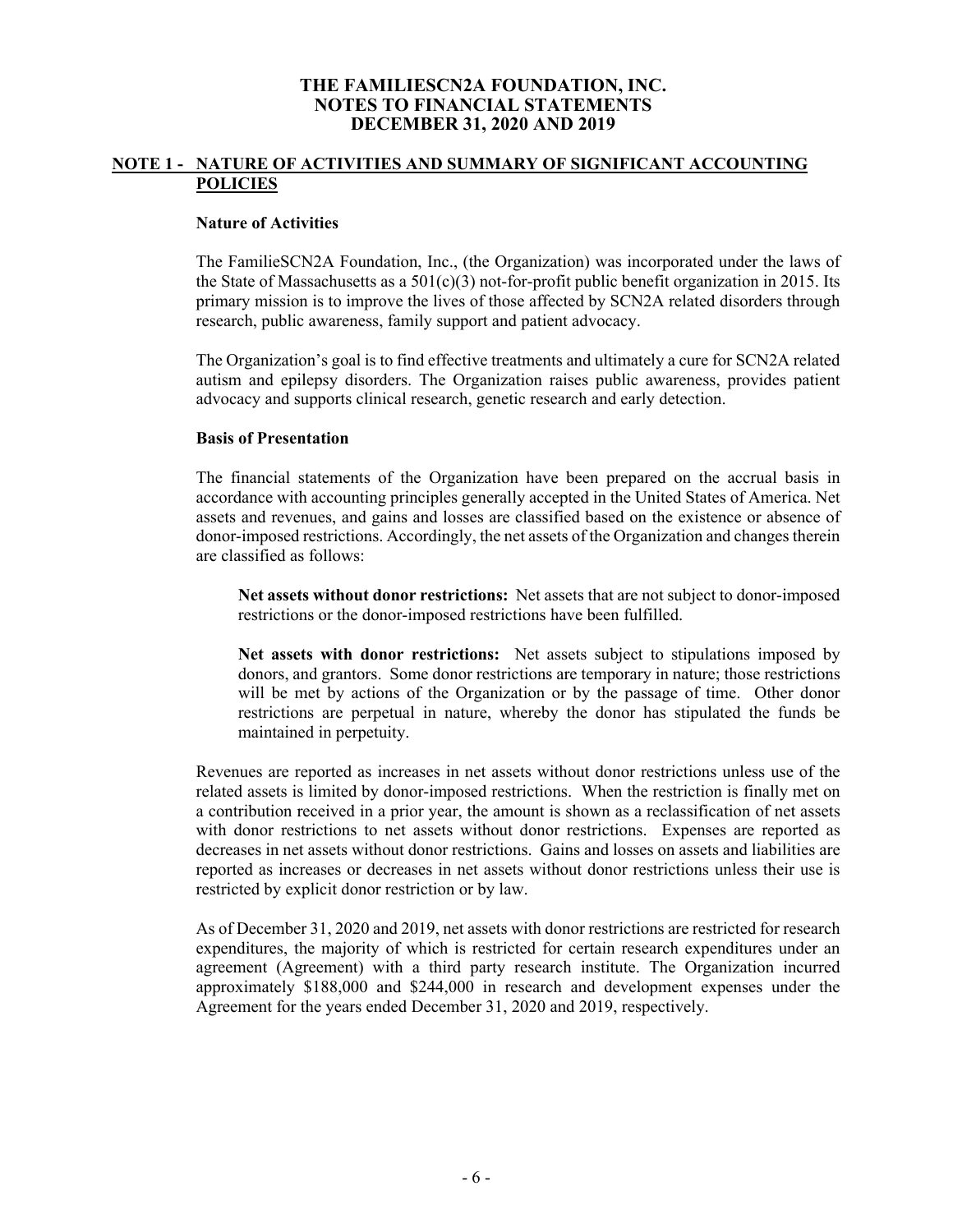### **NOTE 1 - NATURE OF ACTIVITIES AND SUMMARY OF SIGNIFICANT ACCOUNTING POLICIES** (continued)

### **COVID-19 Pandemic Update**

In March 2020, the World Health Organization declared a global health pandemic related to the outbreak of a novel coronavirus (COVID-19). The COVID-19 pandemic adversely affected the Organization's financial performance and could have an impact throughout fiscal year 2021. In response to the COVID-19 pandemic, government health officials have recommended and mandated precautions to mitigate the spread of the virus, including shelter-in-place orders, prohibitions on public gatherings, temporary closure of entertainment venues, and other similar measures. As a result, the Organization temporarily suspended its in-person fundraising efforts and created a new program to provide emergency financial relief to families struggling during the pandemic. Whereas most state and local governments have begun to ease restrictions on public gatherings, it is possible that a resurgence in COVID-19 cases could prompt a return to tighter restrictions. As a result, the ultimate impact on the Organization's financial position cannot be reasonably estimated at this time.

In response to the pandemic, Congress passed a series of stimulus bills intended to provide relief across the American economy. In particular, the Organization has applied for and received in May 2020, approximately \$17,000 under the provisions of the Paycheck Protection Program (PPP) enacted by Congress. The Organization has determined that the criteria for forgiveness have been met as of December 31, 2020 and the loan was subsequently forgiven in 2021. As a result, the loan balance has been reported as a PPP grant and included in revenues and support in the accompanying 2020 statement of activities. Management continues to evaluate and seek available relief to mitigate any impact on future operations.

### **Contributions Receivable**

Contributions receivable represents an unconditional pledge, recorded at fair market value, as of the pledge date. The Organization considers the contributions receivable fully recoverable and expects all amounts to be collected within one year of the statement of financial position date.

#### **Revenues and Support Recognition**

The Organization recognizes contributions, including unconditional promises to give, as revenue in the period received.

#### **In-kind Contributions**

The Organization may from time to time receive in-kind contributions, such as professional services, supplies, and securities. Contributions of supplies and securities are recognized at their fair market value.

The contribution of services is recognized if the services received (a) create or enhance nonfinancial assets or (b) require specialized skills, are provided by individuals possessing those skills, and would typically need to be purchased if not provided by donation. Revenues and expenses related to contributed professional services are recognized in equal amounts at their fair market value, as estimated by management.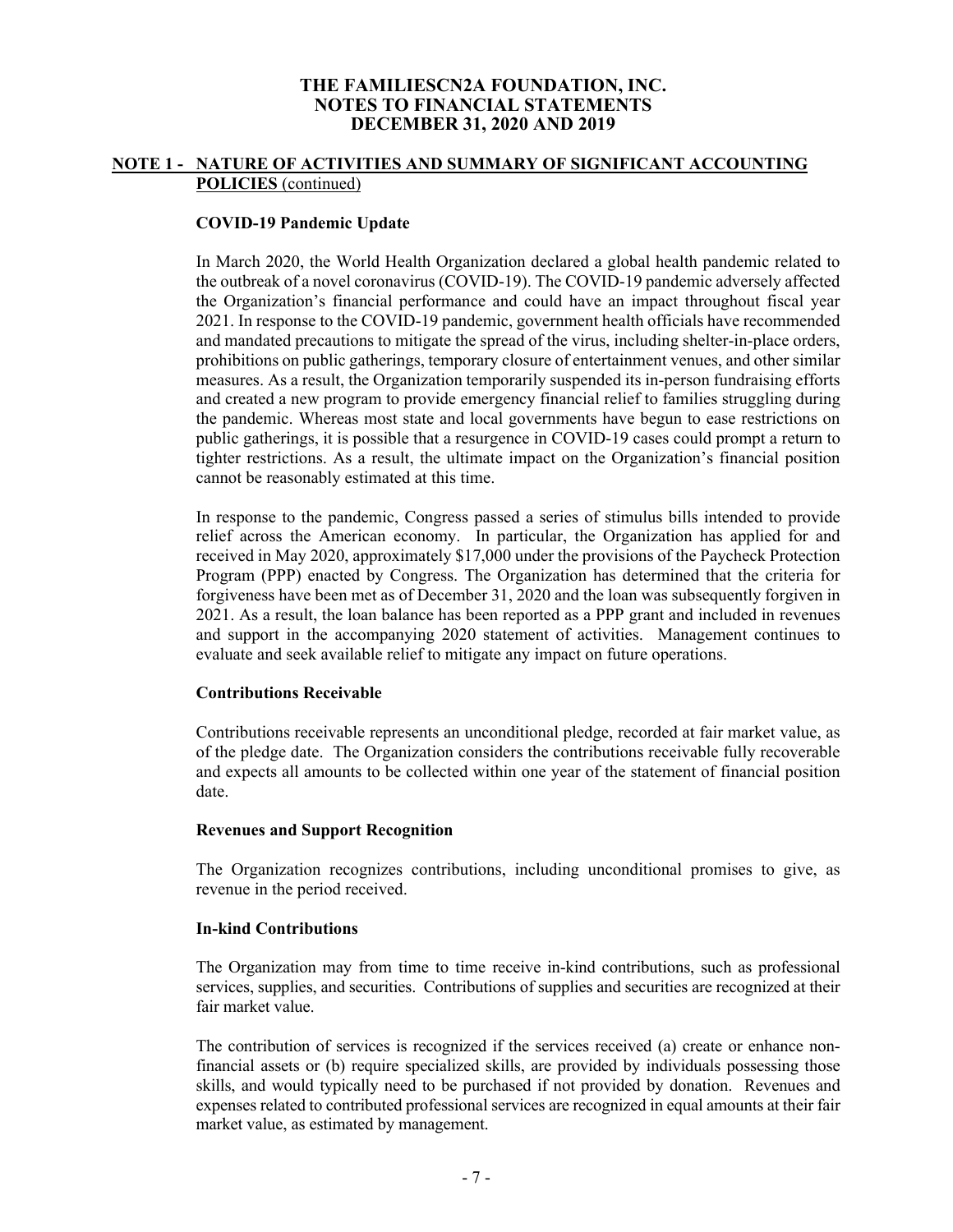### **NOTE 1 - NATURE OF ACTIVITIES AND SUMMARY OF SIGNIFICANT ACCOUNTING POLICIES** (continued)

#### **In-kind Contributions** (continued)

For the years ended December 31, 2020 and 2019, donations of equity securities were received. The value of these securities has been reflected under in-kind contributions in the financial statements. Several individuals donated time to assist in the Organization's mission. The value of these services has not been reflected in the financial statements as the services performed do not meet the criteria discussed above.

### **Grant Expense and Refundable Advance**

Grant expense is recognized in the period the grant is countersigned, provided the grant is not subject to future donor-imposed conditions. Conditional grants are recognized as grant expense and as a grant payable in the period in which the grantee meets the terms of the conditions. For the years ended December 31, 2020 and 2019, the Organization awarded conditional grants totaling approximately \$481,000 and \$100,000, respectively, that are conditioned on the grantees conducting certain research activities. For the years ended December 31, 2020 and 2019, the Organization advanced grant payments of approximately \$125,000 and \$50,000, respectively, to the grantees but the grantees only incurred approximately \$50,000 and \$14,000, respectively, in research expenses; therefore, the Organization recognized a refundable advance of approximately \$112,000 and \$36,000 as of December 31, 2020 and 2019, respectively.

### **Tax-Exempt Status**

The Organization is exempt from income taxes under Internal Revenue Code (IRC) Section  $501(c)(3)$  and related state code sections. In addition, the Organization does not have any income which it believes would subject it to unrelated business income taxes. Accordingly, there is no provision for income taxes in the accompanying financial statements. Management of the Organization has processes presently in place to ensure the maintenance of its tax exempt statuses; to identify and report unrelated business income; to determine filing and tax obligations for which it has nexus; and to identify and evaluate other matters that may be considered tax positions. Management of the Organization has evaluated its tax positions and related income tax contingencies and does not believe that any material uncertain tax positions exist that require recognition or disclosure in the financial statements.

### **Functional Expenses**

The costs of providing the Organization's various program and supporting services have been summarized on a functional basis in the accompanying statements of functional expenses. Majority of the expenses are directly charged to a specific function based on the nature of the expense; however, certain shared expenses, such as salaries and wages, payroll taxes, and travel and meetings are allocated between the program and supporting services benefited based on management's best estimate of time spent by function.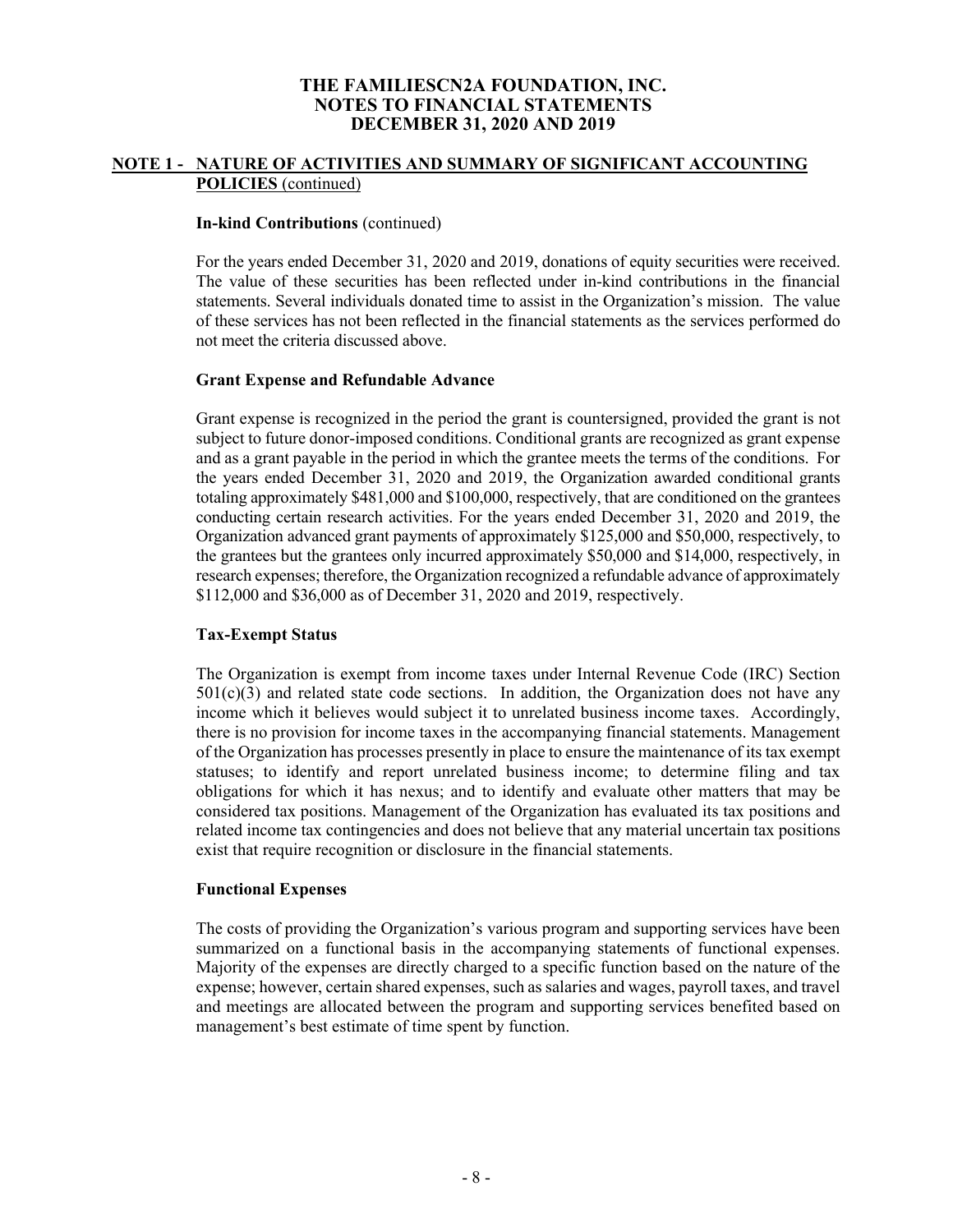### **NOTE 1 - NATURE OF ACTIVITIES AND SUMMARY OF SIGNIFICANT ACCOUNTING POLICIES** (continued)

#### **Use of Estimates**

The preparation of financial statements in conformity with accounting principles generally accepted in the United States of America requires management to make estimates and assumptions that affect certain reported amounts and the footnotes related thereto. The full extent to which the effects of COVID-19 will directly or indirectly impact the Organization's operations, results of operations and financial condition will depend on future developments that are highly uncertain. Accordingly, actual results may differ from those estimates.

#### **Recent Accounting Pronouncements**

In May 2014, the Financial Accounting Standards Board (FASB) issued Accounting Standards Update (ASU) 2014-09, "Revenue from Contracts with Customers" to supersede previous revenue recognition guidance under current accounting principles generally accepted in the United States of America (U.S. GAAP). The new guidance is intended to clarify the principles for recognizing revenue and to develop a common revenue standard for U.S. GAAP applicable to revenue transactions. The Organization adopted the provisions of this new guidance during the year ended December 31, 2020. The new guidance applies to exchange transactions with customers that are bound by contracts or similar arrangements and establishes a performance obligation approach to revenue recognition. Analysis of various provisions of this guidance resulted in no significant changes in the way that the Organization recognizes revenue, and therefore no changes to the previously issued audited financial statements were required on a retrospective basis. Adoption of this guidance had no effect on change in net assets or net assets in total.

In June 2018, the FASB issued ASU 2018-08, "Not-for-Profit Entities (Topic 958): Clarifying the Scope and Accounting Guidance for Contributions Received and Contributions Made," which amends the accounting guidance related to  $(1)$  evaluating whether transactions should be accounted for as contributions or exchange transactions, and (2) determining whether a contribution is conditional. The ASU is effective for annual periods beginning after December 15, 2018 for resource recipients, and after December 15, 2019 for resource providers, with early adoption permissible. As a resource recipient, the Organization adopted a portion of the guidance effective January 1, 2019, with no significant impact to its financial statements. As a resource provider, the Organization adopted the remaining guidance effective January 1, 2020. Under this new guidance, conditional grants are not recorded until grantees meet the terms of the conditions. Implementation of this guidance resulted in no significant impact to the financial statements. The Organization had unfunded commitments related to conditional grant agreements of approximately \$431,000 that were not included in grants payable as of December 31, 2020.

In September 2020, the FASB issued ASU 2020-07, "Presentation and Disclosures by Not-for-Profit Entities for Contributed Nonfinancial Assets (Topic 958)," which provides guidance for presenting and disclosing contributed nonfinancial assets as separate line items in the statement of activities, apart from contributions of cash and other financial assets. The guidance is effective for the Organization for years beginning after June 15, 2021. The Organization is currently evaluating this guidance and the impact it will have on its financial statements.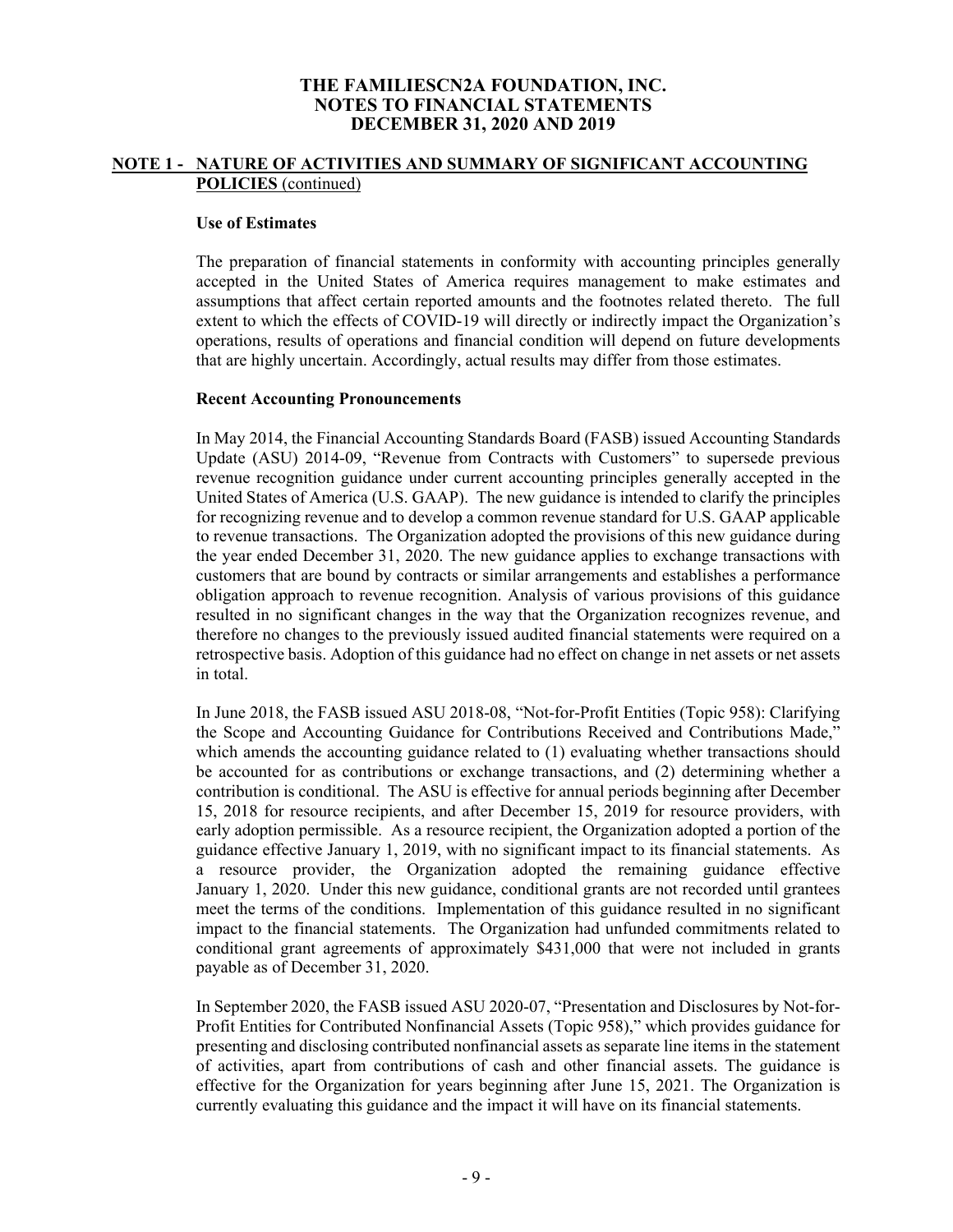### **NOTE 2 - LIQUIDITY AND FUNDS AVAILABLE**

The Organization's financial assets available to meet cash needs for general expenditures within one year of the dates of the statements of financial position include:

|                            | 2020    | 2019                  |
|----------------------------|---------|-----------------------|
| Cash                       |         | $$528,715$ $$410,048$ |
| Contributions receivable   | 185,533 | 171,793               |
| Available financial assets |         | $$714,248$ $$581,841$ |

The Organization structures its financial assets to be available and liquid as its general expenditures, liabilities, and other obligations come due. The Organization's available financial assets exclude certain assets that the Organization would not be able to liquidate within one year of the dates of the statements of financial position.

### **NOTE 3 - CONCENTRATIONS OF RISK AND RELATED PARTY TRANSACTIONS**

Concentrations of risk arise when organizations engage in similar activities or activities in the same geographical region or have economic features that are affected by changes in economic conditions.

A board member of the Organization, and therefore, a related party, contributed approximately \$145,000 and \$448,000, respectively, for the years ended December 31, 2020 and 2019, which constituted approximately 25 percent and 52 percent, respectively, of the Organization's contributions. Contributions receivable from this related party were approximately \$156,000 and \$187,000, respectively, as of December 31, 2020 and 2019. Two other unrelated donors made 31 percent of all contributions in 2020.

The treasurer of the Organization, and therefore, a related party, contributed approximately \$8,000 for the year ended December 31, 2020.

The Organization maintains its cash with what it considers to be quality financial institutions. Cash in bank is insured by the Federal Deposit Insurance Corporation (FDIC) up to \$250,000. At times, cash balances may be in excess of the amounts insured by the FDIC, which constitutes a concentration of credit risk.

### **NOTE 4 - SUBSEQUENT EVENTS**

In February 2021, \$135,000 of the contributions receivable has been collected.

In March 2021, the Organization received approximately \$19,000 under the provisions of the Consolidated Appropriations Act, 2021 Second Draw Paycheck Protection Program (Second Draw PPP) enacted by Congress in December 2020. If properly utilized, the amounts received can be forgiven. The Organization expects that the amounts received under the Second Draw PPP will qualify under the terms of the program to be forgiven.